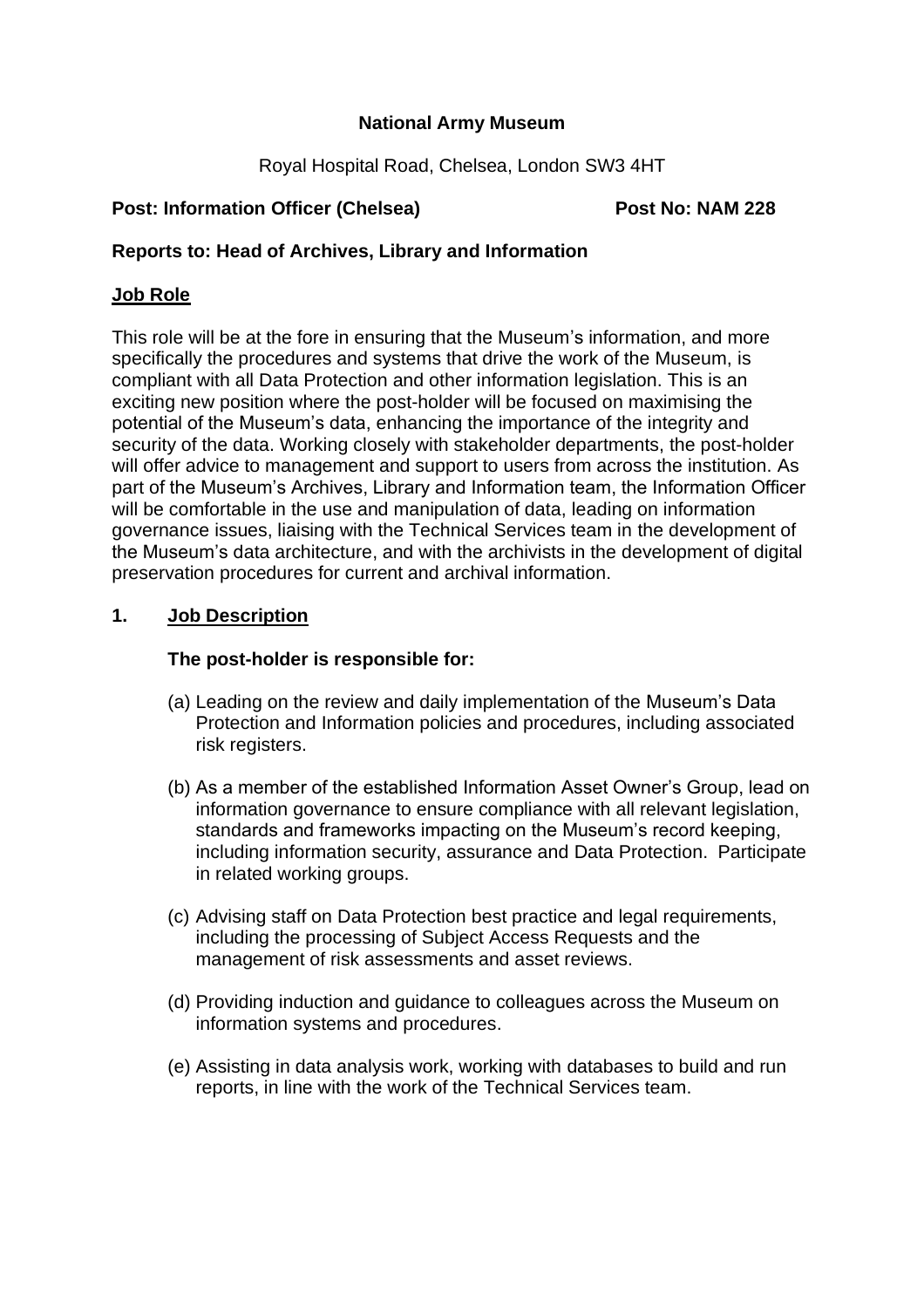- (f) Working with the Technical Services team to develop a strategy and workflow to bring all information systems up to full benchmarked compliance with Data Protection legislation, particularly in regard to the Museum's customer management system (CMS) currently, Salesforce.
- (g) Working with stakeholders, including the Museum's archivists, lead on the development of Digital Preservation Strategy and workflows for the Museum's collection and assist in the audit of digital and data assets within the Museum.
- (h) Identifying and undertaking data management projects (e.g. migrations, cleansing, transfers, sharing etc.) to support the Museum's strategic aims.
- (i) Working with the records management service to support retention and disposal of the Museum's current information to benchmarked standards

### **2. Resource Management**

(a) Be responsible for the motivation, training, and management of designated Museum staff, contract employees and volunteers, in regard to data management and related matters, exercising a proper duty of care over them.

### **3. Internal Relationships**

- (a) Advising the Museum's Senior Leadership Team; drafting authoritative reports and serving on committees and working groups as required.
- (b) The post-holder must co-operate fully with all members of the Museum staff, in particular the Technical Services, Commercial, Communications and Development teams to provide guidance on how to maximise current and prospective relationships through the use of information systems.

# **4. Health & Safety**

- (a) Be committed to good health and safety and access practice, ensuring familiarity and compliance with Museum policies, procedures and guidelines and the health and safety of visitors, staff, volunteers and contractors at all times.
- (b) The position may entail standing or limited moving around for periods of time and lifting boxes (up to approx. 6kg) and will involve working at height using library steps/ladders.

# **5. Data Protection**

(a) The post holder will support and implement initiatives to comply with the rights of data subjects in line with relevant Data Protection legislation.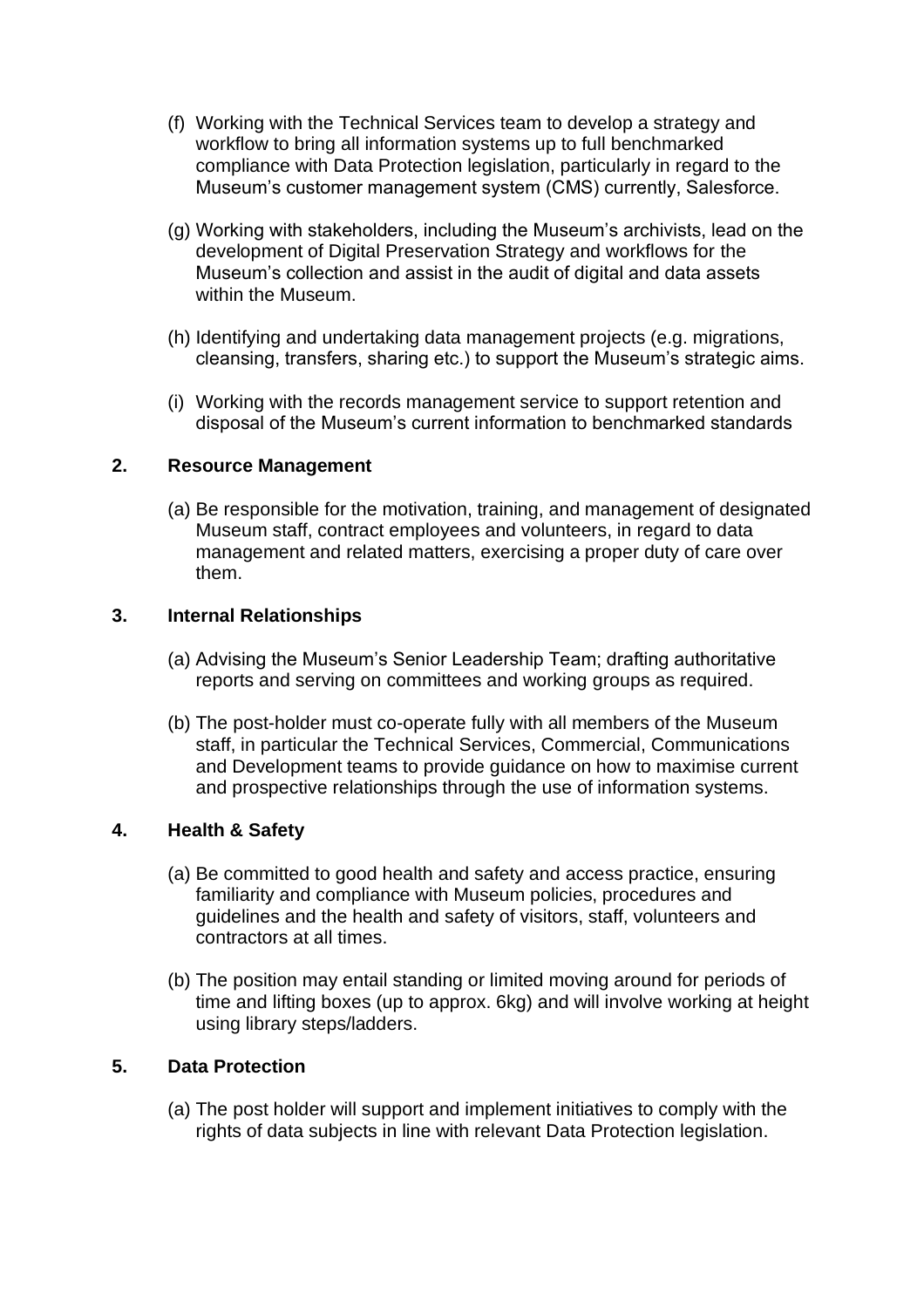- (b) The position will involve participation in the Museum's Information Asset Ownership group.
- (c) The post-holder is responsible for reviewing and updating relevant policies, in conjunction with the Deputy Director and Head of Archives, Library and Information.

#### **6. In addition, the post-holder is required to:**

- (a) Act in every way so as to preserve the Museum's reputation and good name in all areas of its work and be fully committed to openness and transparency in all its dealings.
- (b) Ensure that the Museum's Accounting and Financial procedures are strictly adhered to and embed a culture of control and financial discipline.
- (c) Effectively manage delegated budgets and projects and be responsible for the proper exercise, as instructed, of any delegated financial powers, having express regard to the Director's appointment as the Museum's Accounting Officer. To promote efficient and cost-effective methods of working to keep strictly within planned budget allocations, as set by the Senior Leadership Team. To play a full part in the generation of income, and to avoid breaches of financial regularity and propriety, the misapplication of funds, or waste of resources.
- (d) Take due care to assess and manage risk, having regard to the NAM's Risk Management Policy; (*Risk Management at the NAM: Matrix of Risks*).
- (e) Carry out his/her duties in accordance with the NAM's Equal Opportunities Policy.
- (f) Travel to and operate from the National Army Museum's outstations or locations where the Collection, or parts of the Collection, or other NAM property or services are held, or carried on, as and when necessary. UK and some foreign travel may be required.
- (g) The post-holder will be based at NAM Chelsea but required to work off-site including at the Museum's facilities at Stevenage.
- (h) There is a requirement for the post-holder to fully participate in, and support the work of the wider Department and Division. This will include routine administration, as required.
- (i) Chair Museum committees, teams and working parties, as delegated by the Head of Archives, Library and Information.
- (j) If the Museum's operational needs make it necessary, the post-holder may be assigned to any other Museum Team or Division.